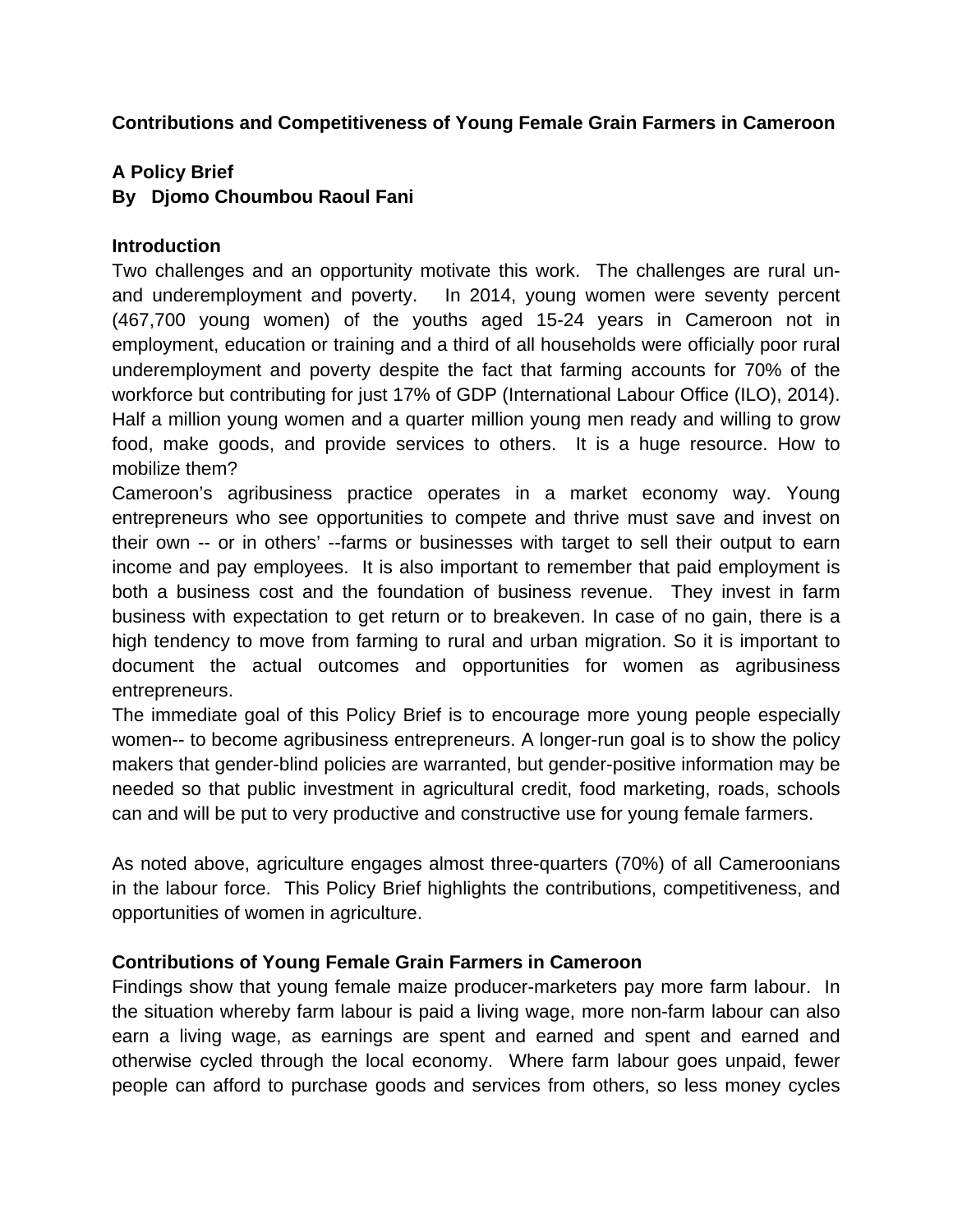through the local economy. Thus, those who pay for farm labour contribute more to their local rural economy than those who do not, all else equal.

Our 2018 survey of over 500 maize farmers in three regions found that in fact women are far more likely than their male counterparts to pay for farm labour (Figure 2).



**Figure 2. Percents of young male and female maize farmers paying labour by rate paid**

Over four-fifths (82%) of the female maize farmers we surveyed paid at least some farm labor (18% paid zero), compared to just 60% of the male maize farmers (40% paid zero); Figure 2. Women maize farmers paid an average of 83,000 FCFA (1FCFA  $=$ 0.001715 USD) to farm labour (comparable to the average 76,000 GNI/capita in Cameroon). Male maize farmers paid an average of 32,400 FCFA to farm labour, less than half the rate paid by female maize farmers. Indeed, over 39% of the female maize farmers paid at least 80,000 FCFA to labour, while only 11% of the male maize farmers paid 80,000 or more (Figure 2). Presumably the male farmers enjoyed more unpaid family labour than their female counterparts.

Paying for more hired labour means contributing more to their local rural economies, but it does come at a personal cost. It means that female maize farmers took home a lower return than their male counterparts. Our survey data showed that female maize farmers averaged 1.5 FCFA per FCFA invested compared to 1.94 FCFA per FCFA invested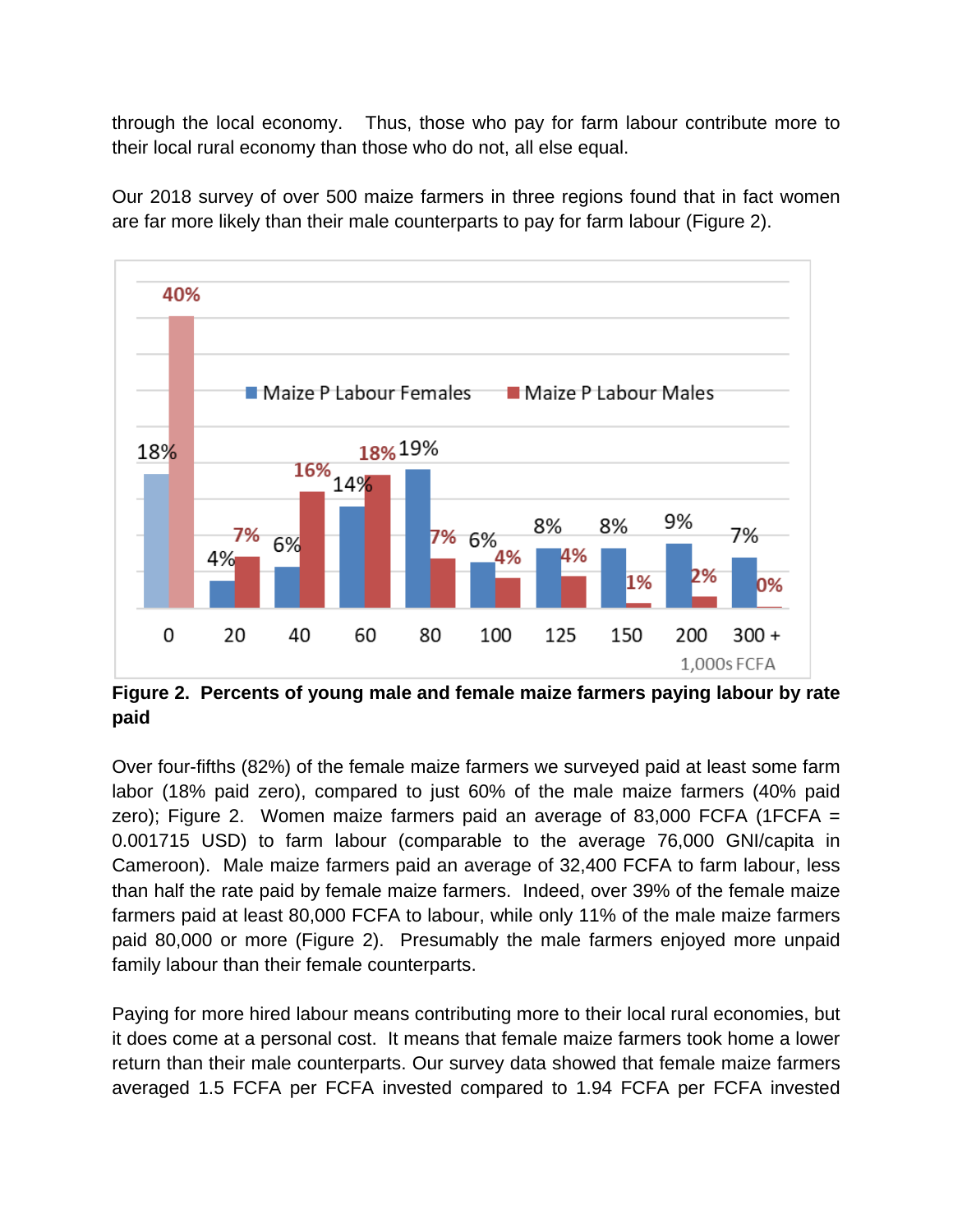among male maize farmers. The good news is that returns for both male and female maize farmers are positive and higher than the average rate of return per FCFA saved in a bank account at 5% interest rate.

Among rice producer-marketers, however, males were found to be more likely than females to pay labour (Figure 3). 79% of the male rice producer and marketers paid farm labour (21% paid zero), a larger share than the 71% of the female rice producermarketers who paid farm labour (29% paid zero). Again, paying farm labour is a contribution to the rural economy, but a business cost. Male rice producer-marketers spent more on labour and enjoyed a lower average return on investment. The average return to males in our sample was 1.98 FCFA per FCFA invested compared to 2.20 FCFA for female rice producer-marketers in our sample.



**Figure 3. Percents of young male and female rice farmers paying labour by rate paid**

The survey also looked for other differences between female and male agribusiness entrepreneurs, but other than paid labour, credit, (see Table 1), and prices received for rice, we found few statistically significant differences.

Farm sizes are similar. Women growing and marketing maize cultivated an average of 1.85 (2 ha) hectares while the men cultivated an average of 2.07 (2 ha) hectares, which is not statistically significantly different. But as Figure 4 shows, women do not operate the larger maize farms. Only 3% of the females cultivated more than 3 hectares of maize, and the largest maize farm operated by a woman in our sample was 4 hectares. In contrast, 12% of the men cultivated more than 3 hectares of maize, and the largest maize area operated by a man in our sample was 40 hectares (Figure 4).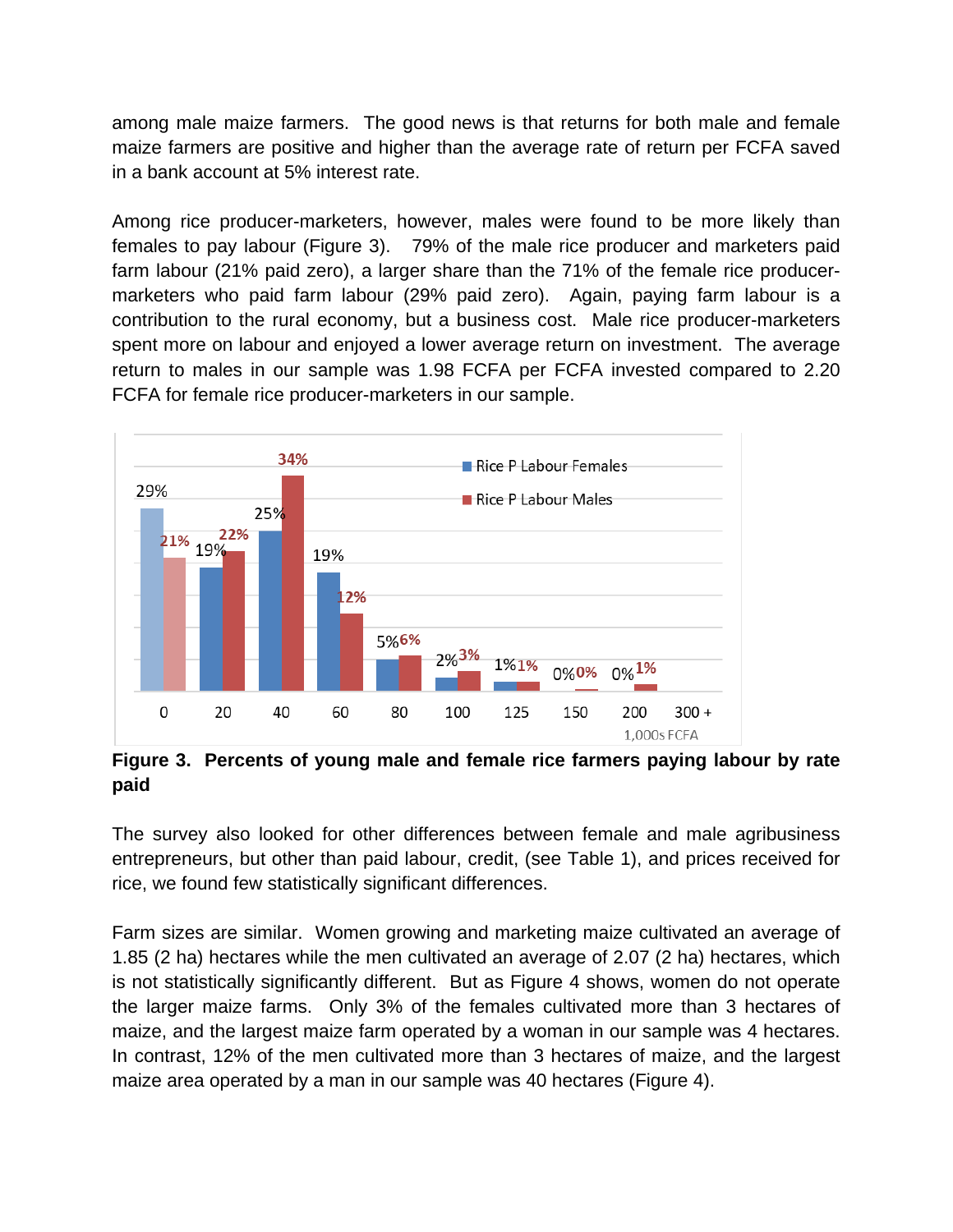

**Figure 4. Percentages of young male and female maize producers by farm size**

The areas planted to rice are generally smaller than to maize, averaging 0.84 (0.8 ha) hectares for the males and 0.77 hectares (0.8 ha) among the female rice producermarketers in our sample. Again, the difference in the average rice farm size is not statistically significant, but as Figure 5 shows, only men cultivated larger areas of rice.



**Figure 4. Percentages of young male and female rice producers by farm size**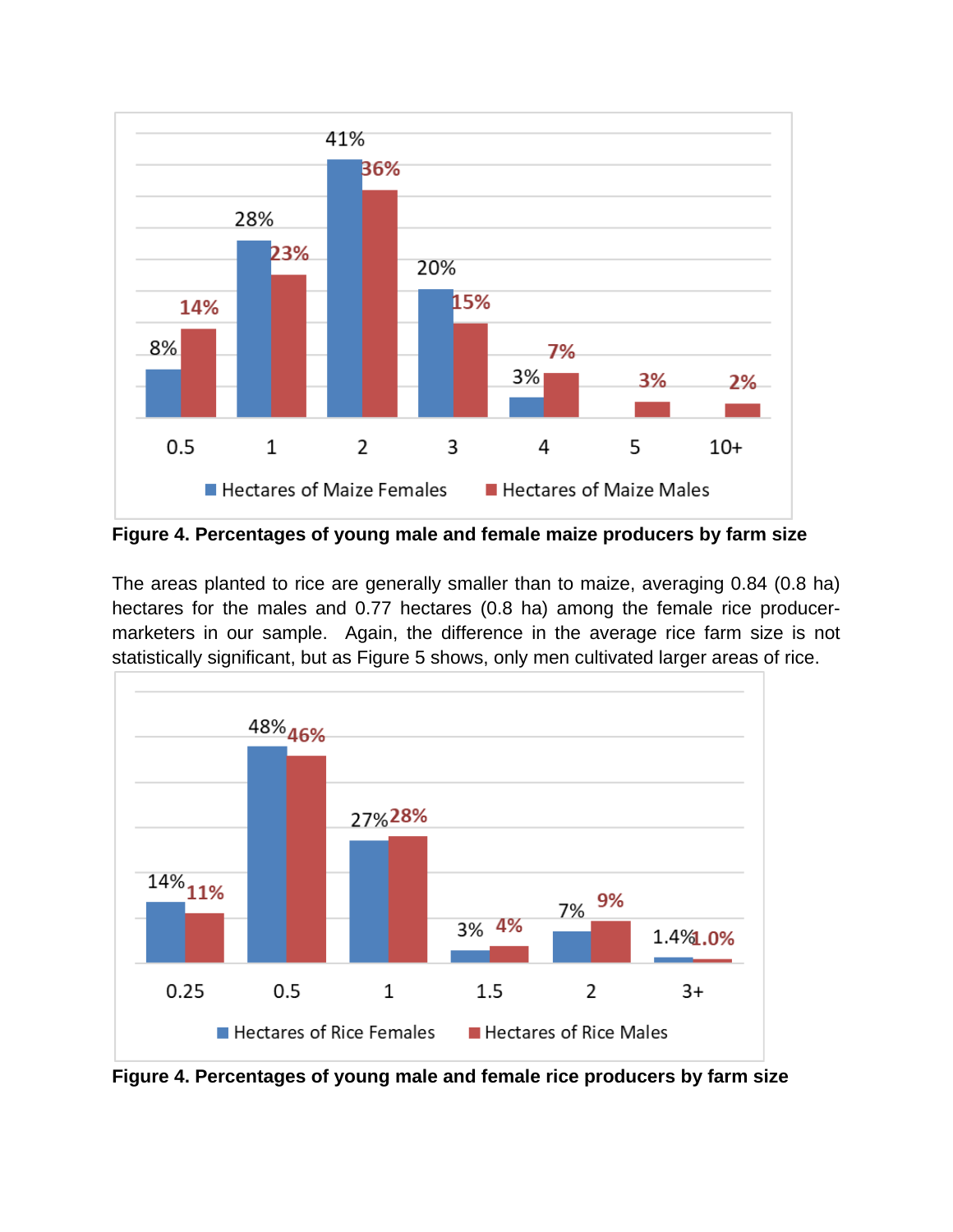Female producer and marketers sold their maize for about the same prices, on average, as their male counterparts (140-150 FCFA/kg). Figure 5 shows, however, that a larger share of the women (45%) sold maize for under 140 than men (32%). Indeed, 20% of the women sold for not more than 110, compared to 6% of the men. The same very small share of both male and female maize producers in our sample (1%) sold for 220.



# **Figure 5. Percentages of young male and female maize farmers by sales price received**

Perhaps the clearest explanation for the higher return on investment enjoyed by female rice producer-marketers is the fact that a larger share of the females (33%) got a high price (200-220) for their rice than males (18%), Figure 6. As Figure 6 illustrates, the prices paid for rice in 2018 were bi-modal, with a third at 100-110 and a third at 200- 220. *The bi-modal nature of selling price is firstly due to large quantity supplied of rice by female during the harvest period which attracts a low selling price. Secondly, the limited access to capital make female rice farmers to store specific quantities to be sold later in preparation of the subsequent cropping season whereby there is a high demand of rice associated with an increase in selling price.*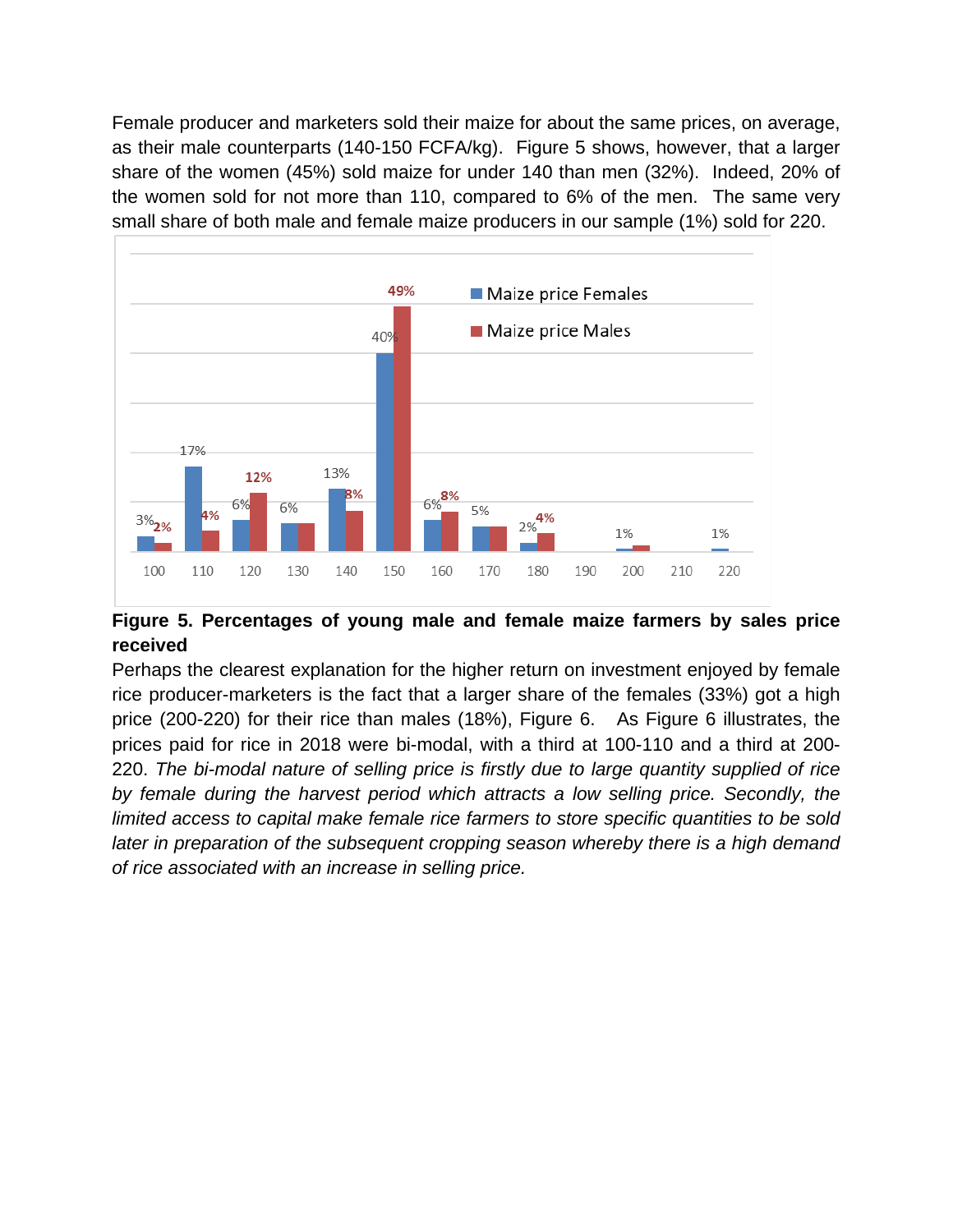

#### **Figure 6. Percentages of young male and female rice farmers by sales price received**

Although few farmers in our sample obtained credit at all, a larger share of males got credit than females (Table 1), and rice farmers were more likely than maize farmers to obtain credit. Further study is warranted to determine if the relatively low rates reflect low credit demand or if they reflect low credit supply, credit rationing or gender-bias.

| Table 1. Percent of farmers obtaining credit |       |      |
|----------------------------------------------|-------|------|
|                                              | Maize | Rice |
| <b>Young Males</b>                           | 3%    | 14%  |
| <b>Young Females</b>                         | $1\%$ | 6%   |

In sum, our study showed that women agribusiness entrepreneurs are competitive, and that the opportunities for young women in agriculture are good. Women cultivate similar plot sizes and sell for the same – or higher -- prices as their male counterparts. Female maize farmers pay more for labour than their male counterparts, which is better for the local economy but tougher on their bottom line. Female rice farmers, however, pay less than their male counterparts for labour, and a larger share of the women market their rice for higher prices than their male counterparts.